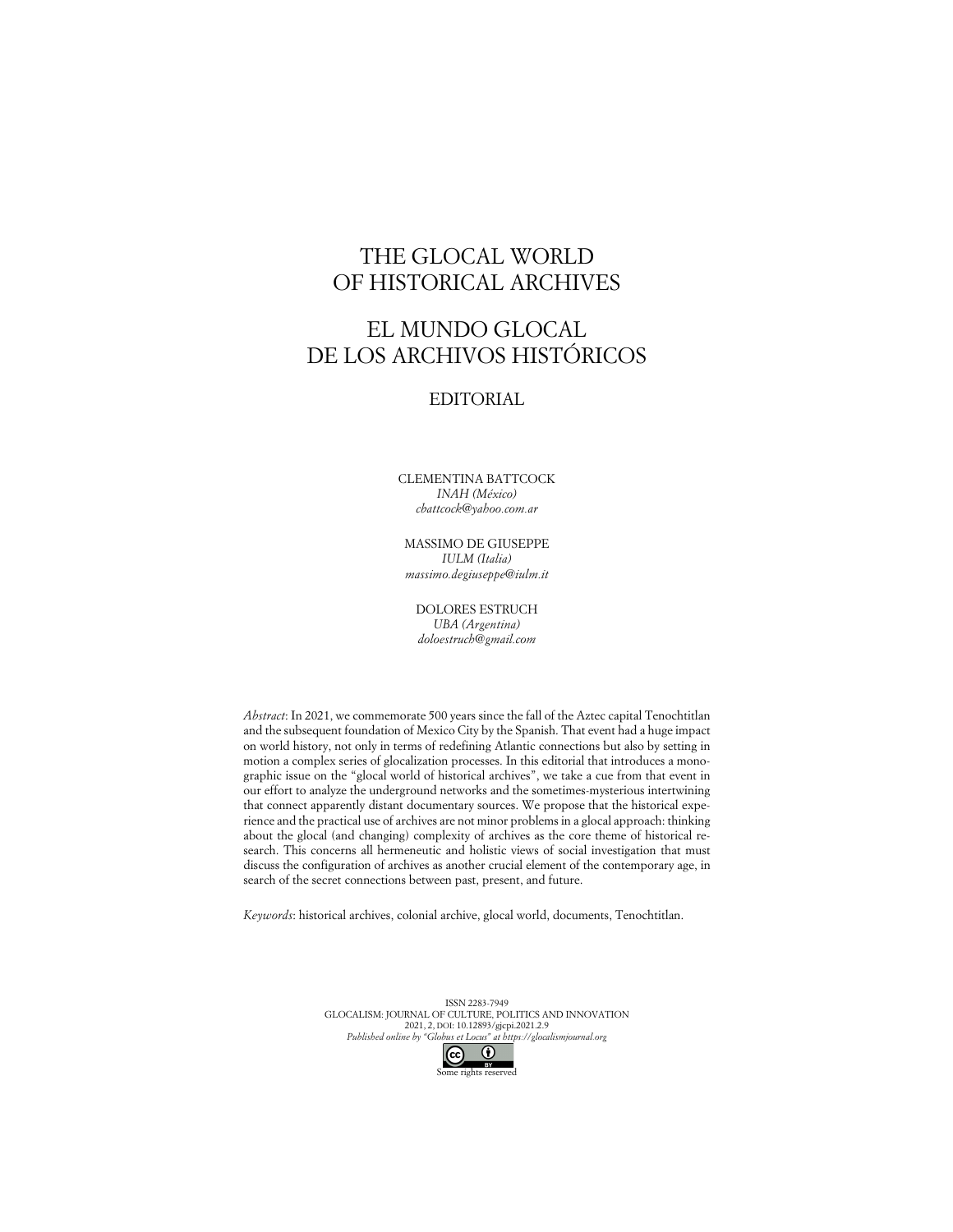## BATTCOCK – DE GIUSEPPE – ESTRUCH

Constructing an archive is a selective process through which fragments of human understanding are registered. This process, necessarily interwoven with a complex system of power relations, is also influenced by subjective perspectives, goals, or ambitions that some groups try to deploy to create an easy access to the fragility of our realities. These, in turn, are shaken by violent changes that ultimately erode their very condition of existence, precisely when societies reinterpret them with the purpose of building useful spaces of the memory, whose possibilities of existence are not innocent. On the contrary, their reality reinforces or obliterates certain social values in a context of permanent conflict between subjects, groups, or corporations that have enough power and the means to implement their vision of the world in an effective manner. This tendency can be perceived in an utmost dynamic way, through the reading of what we call glocalization: the attention towards local and particular phenomena and epiphenomena but also the necessity of connecting them to the broader processes of global history.

If, for example, we consider the classical historical periodization by Wallerstein regarding ancient ("the prehistory of globalization"), modern and contemporary history, we can see how archives are the perfect places to recognize and understand each phase of glocalization processes. Taking the colonial archive as an example, we can see how the documents are produced, selected, and preserved through an asymmetrical network of relations which demands a thorough methodological examination in order to challenge its classifications and silences, as well as explore its margins and subaltern voices. At the same time, these kinds of archives allow us to find inside the written sources not only the perspective of the "official builders" of documental memory, but also the subaltern traces and features coming from indigenous people, women, and children.

As is seen nowadays, controversial issues of great vastness emerge from the colonial archive since its very configuration is weighted, and is still weighed, over social dynamics that involved all the people "represented" by the archive itself. In Mexico, the

> ISSN 2283-7949 GLOCALISM: JOURNAL OF CULTURE, POLITICS AND INNOVATION 2021, 2, DOI: 10.12893/gjcpi.2021.2.9 *Published online by "Globus et Locus" at https://glocalismjournal.org*  $\odot$  $\left($ Some rights reserved

2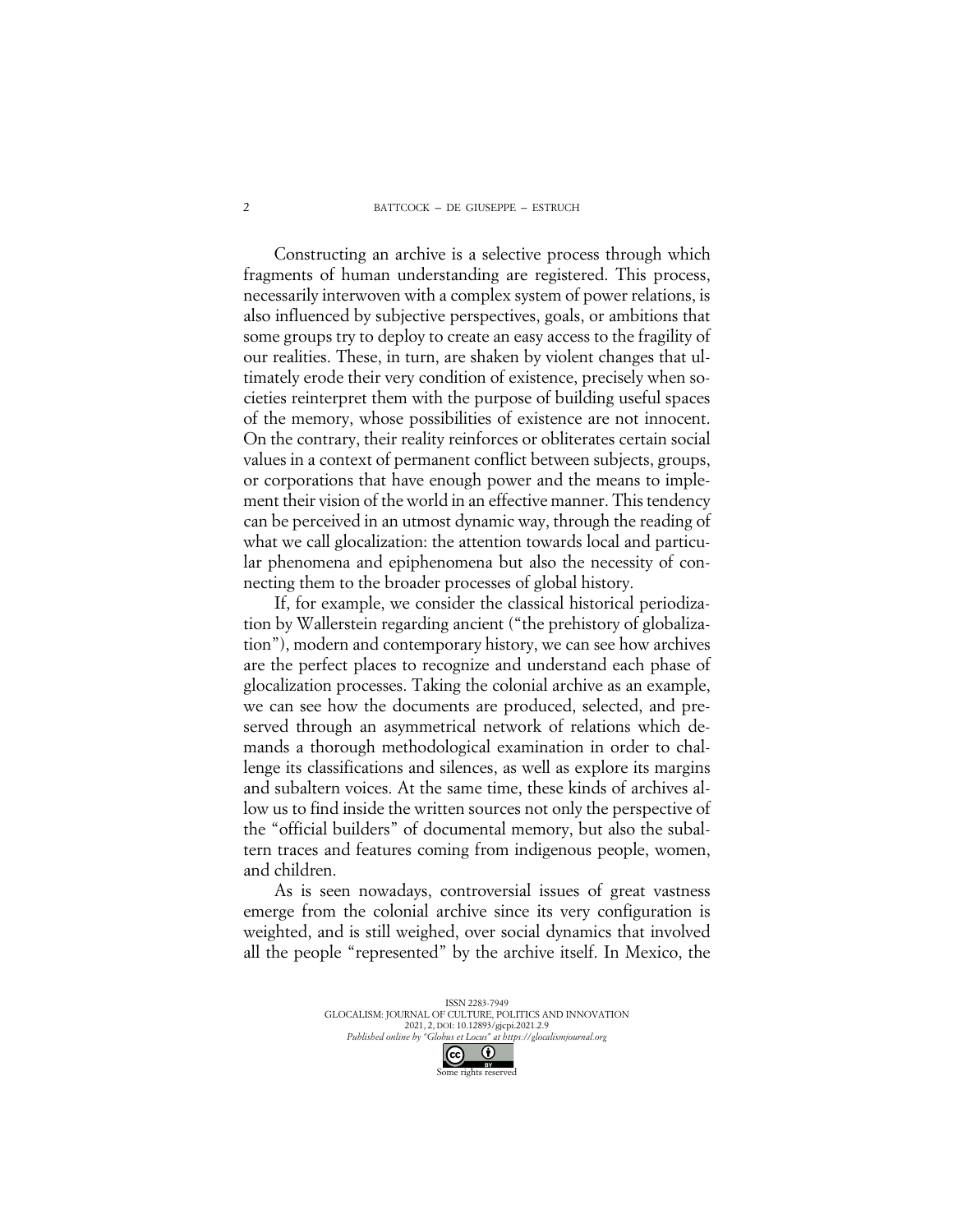EDITORIAL

500 years commemoration of the Fall of Tenochtitlan has been taken as a great opportunity to open a new discussion of the strategies of the actors of this past; enabling them to inscribe themselves inside a new, unstable, and deeply asymmetric reality. This happened first in front of the governments of the Hispanic metropolis governments and later during the nationalistic and/or academic reinvention that took place especially within the discourse of those intellectuals preoccupied with social issues backed, to a greater or lesser extent, by the Mexican State.

It is worth noting, in fact, how the reworking of memory about those events still floats in time and space, not only inside the Spanish colonial archives, or the Mexican archives developed during the Independence, but also in the archives of other countries that, during the age of the construction of the national state, unevenly interpreted those events, connecting them to the material and cultural networks created since then.

The memory of the so-called conquest has not only been transformed and regenerated through time and space but has also produced glocalized readings characterized by several linguistic, religious, and cultural elements, intertwining modernizing processes and transnational networks. History, created through a dialogue between several archives, permits us to reconstruct a sort of imperfect but dynamic puzzle in which every piece is made of an historicization of glocal experiences and memories.

In the Andean area, for example, a discussion is established starting from a documental *corpus* that posits precise questions about how to think about identity and territorial processes inscribed inside a fractured past resulted from the formation of a multiplicity of States. These are built on a colonial archive that arranges the Inca past in such a way that completely obliterates a whole plurality of experiences and recording methods which, on the contrary, are valuable practices testifying to the resistance of living cultures in the present time.

To approach the elements that support the understanding of our methods of recording the surrounding environment is not an

> ISSN 2283-7949 GLOCALISM: JOURNAL OF CULTURE, POLITICS AND INNOVATION 2021, 2, DOI: 10.12893/gjcpi.2021.2.9 *Published online by "Globus et Locus" at https://glocalismjournal.org*  $\odot$  $\left($ cc Some rights reserved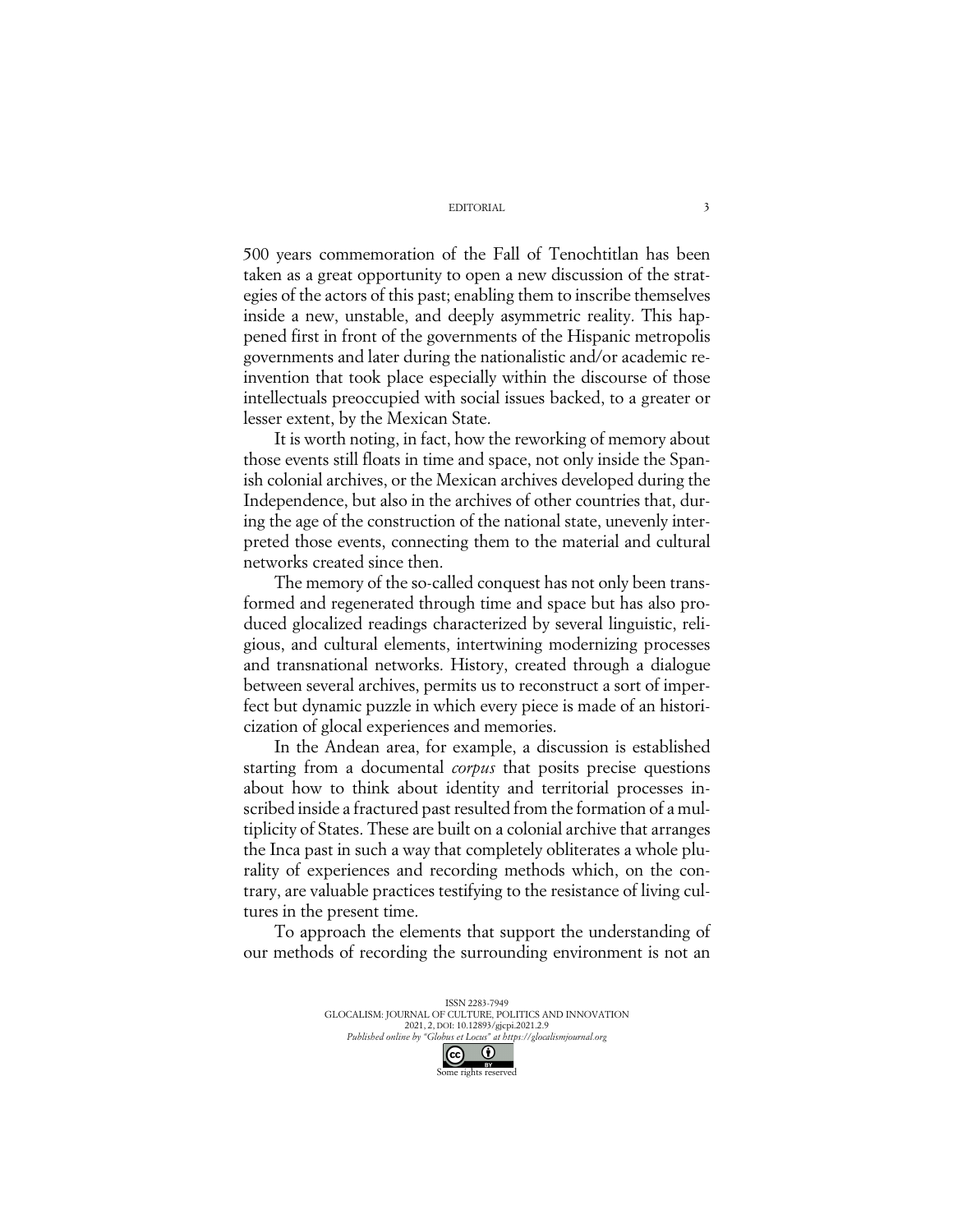easy task, just as it is difficult to understand the form we use to articulate a social concept when we think and instantiate the spaces where we live (always in connection with methods of subsistence interrelated to our own particular reflection about the archive). The archive is a living archive: materially recorded through ink lines, volatile photography, or digital sounds. It is always on the brink of the abyss and always reorganizing itself from the immanent local resistance (both inner and territorialized) approximating a readjusted and interpretative reading of the global, feeding anew human aptitudes and adaptability.

Making the most of the conjuncture in the historiographical and cultural debate about the 500 years of the "conquest", with this dossier hosted by the journal "Glocalism" we try an experimental dialogue between scholars coming from different latitudes, fields, and countries, studying different worlds, documents, and ages, with the aim of finding an ideal path capable of emphasizing the deeply glocal dimension of the archives. Places of the past that preserve hidden and precious keys that are useful instruments of interpretation of the present and, maybe, can be used to create the future.

\*\*\*\*

La construcción del archivo es un proceso selectivo en el que se registran fragmentos sobre la comprensión de lo humano. Dicho proceso, necesariamente atravesado por un complejo sistema de relaciones de poder, se nutre a partir de las diferentes perspectivas, metas, o ambiciones que algunos grupos buscan posicionar para dejar un puente de acceso a la fragilidad de nuestras realidades, impactadas por violentos tiempos de cambio que, finalmente, agotan sus condiciones de existencia cuando las sociedades las reinterpretan para constituir útiles espacios de memoria, cuyas posibilidades de existencia no son inocentes, sino que refuerzan o desestiman valores sociales en un contexto de permanente conflicto entre los

> ISSN 2283-7949 GLOCALISM: JOURNAL OF CULTURE, POLITICS AND INNOVATION 2021, 2, DOI: 10.12893/gjcpi.2021.2.9 *Published online by "Globus et Locus" at https://glocalismjournal.org*  $\odot$  $(cc)$

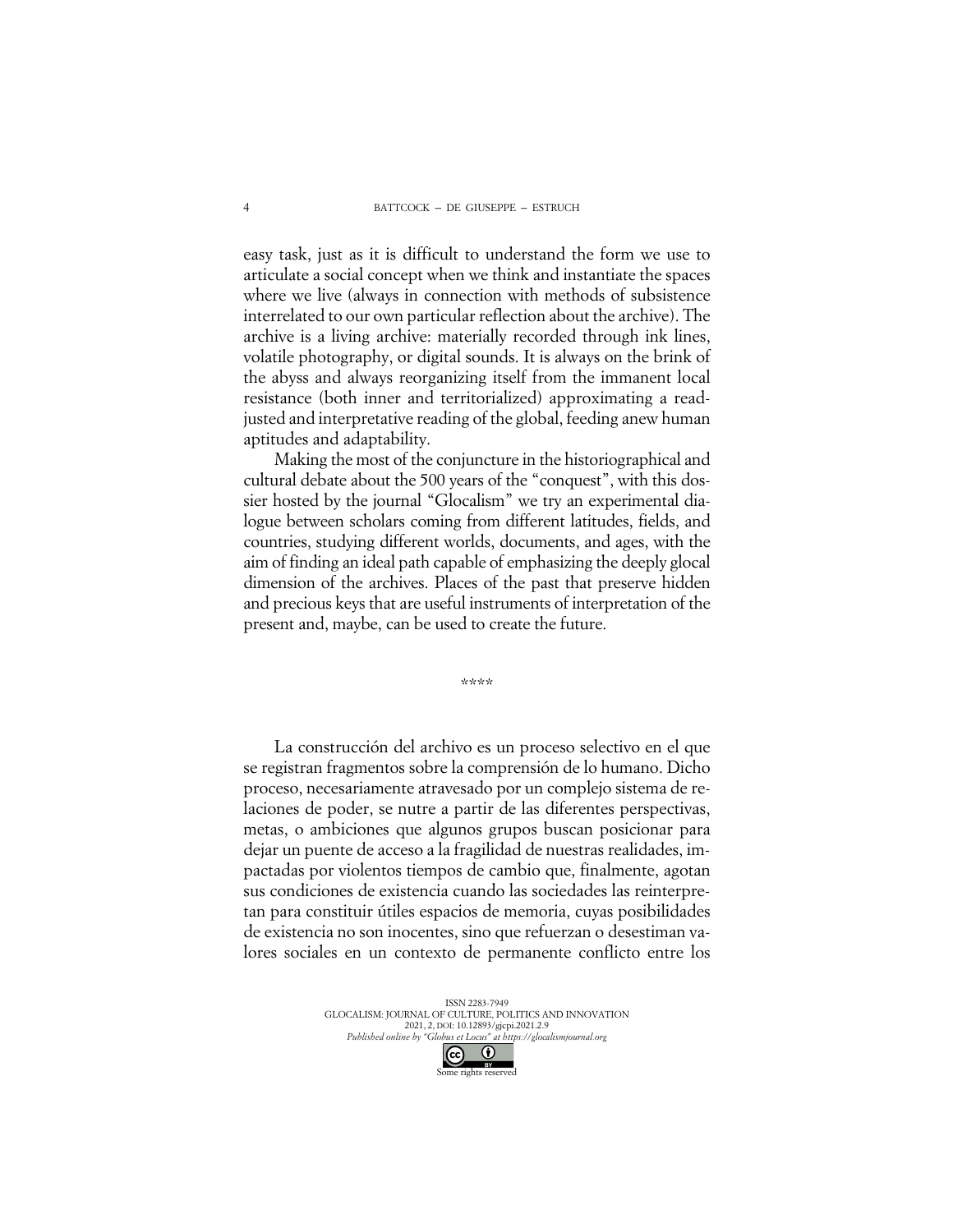sujetos, grupos, o corporaciones que cuentan con las instituciones para ejercer su visión del mundo de manera efectiva. Esta tendencia se puede percibir de manera particularmente dinámica, a través de las lecturas de la glocalización que unen la sensibilidad para lo local y lo particular con la necesidad de relacionarlos a los grandes procesos de la historia global.

Si utilizamos por ejemplo las periodizaciones clásicas de Wallernstein sobre historia antigua ("la prehistoria de la globalización"), moderna y contemporánea podemos reconocer que los archivos representan lugares ideales para reconocer y entender las distintas etapas de los procesos de glocalización.

En el archivo colonial, por ejemplo, los procesos de producción, selección y conservación de los documentos están dominados por una serie de relaciones asimétricas que nos exigen una serie de resguardos metodológicos a fin de cuestionar sus clasificaciones y silencios, como a explorar sus márgenes y voces subalternas. Al mismo tiempo estos archivos nos permiten cruzar las miradas y encontrar en las fuentes escritas no sólo la lectura de los constructores oficiales de la memoria documental sino trazas y rasgos de los subalternos, de las poblaciones indígenas, de las mujeres, de los niños etc.

Como hemos vivido a últimas fechas, los interrogantes sobre el archivo colonial son bastas y muy polémicas cuando se toma conciencia del peso que tiene su configuración sobre las dinámicas sociales de las poblaciones que refieren a ellas. Con motivo de la conmemoración de los 500 años de la destrucción de Tenochtitlan, en México se ha abierto la discusión en torno a las estrategias que los actores de ese pasado tomaron para insertarse en los modelos de una nueva realidad inestable y profundamente asimétrica entre los distintos grupos que buscaban prevalecer, primero frente a los gobiernos de la metrópoli hispánica, y después durante la reinvención nacionalista o académica realizada hasta nuestros días por los agentes intelectuales que exploraban las preocupaciones de investigación social impulsadas en mayor o menor medida por el Estado Mexicano. Es interesante notar, desde luego, como la relaboración de la memoria de aquellos hechos ha seguido moviéndose en el tiempo

> ISSN 2283-7949 GLOCALISM: JOURNAL OF CULTURE, POLITICS AND INNOVATION 2021, 2, DOI: 10.12893/gjcpi.2021.2.9 *Published online by "Globus et Locus" at https://glocalismjournal.org*  $\odot$  $\left($ cc

> > Some rights reserved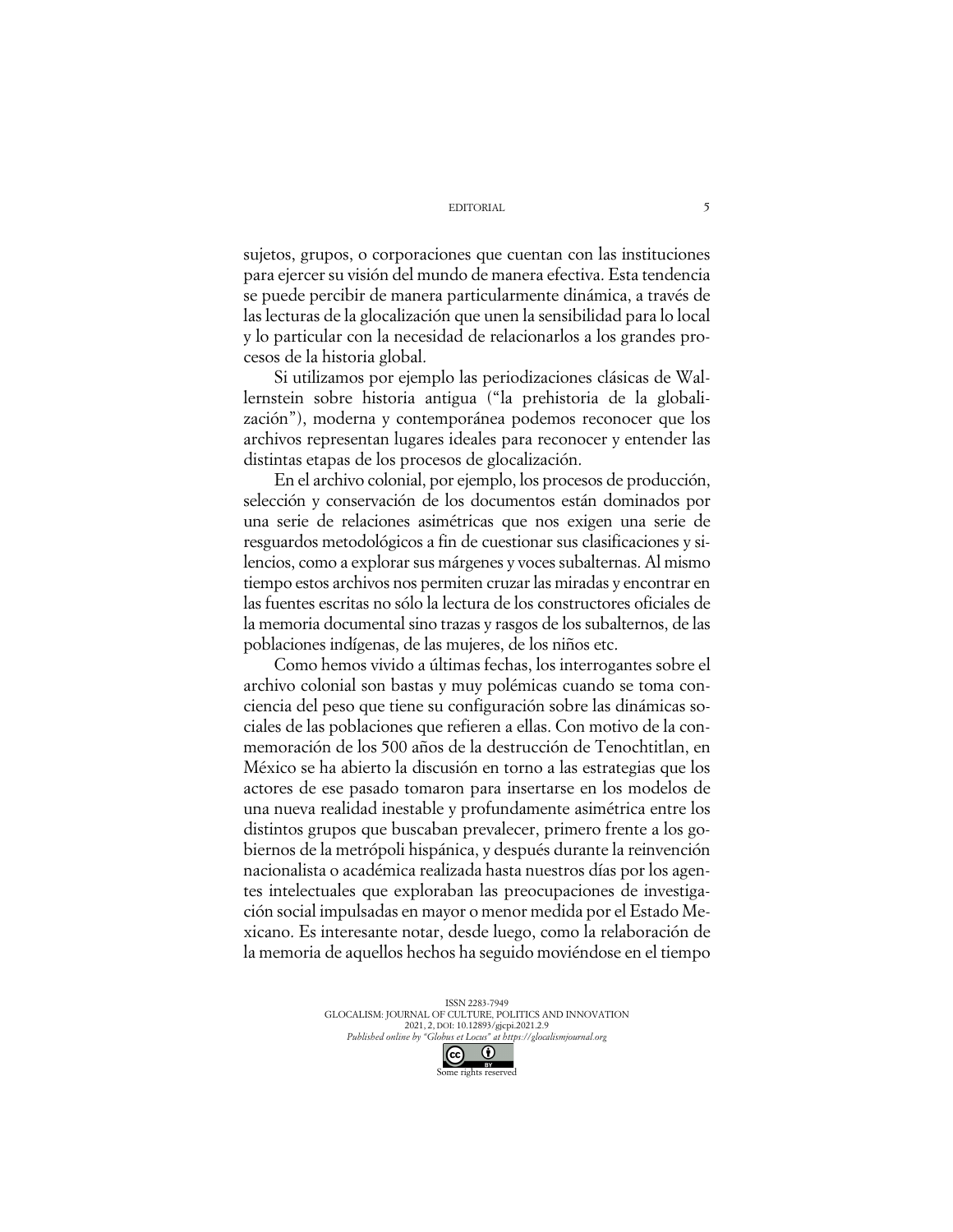y en el espacio, en los archivos coloniales, no sólo españoles y del México independiente sino de distintos países que en la época de la constitución en estados nacionales ha decodificado de manera desigual aquellos eventos, y las redes materiales y culturales que se han desarrollado desde entonces. La memoria de la llamada conquista no sólo se ha transformado y regenerado en el tiempo y en el espacio sino ha producido lecturas glocalizadas connotada por varios elementos lingüísticos, religiosos, culturales, cruzando los procesos modernizadores y las redes transnacionales. La historia montada a través de un diálogo entre los archivos nos permite entonces re-construir un rompecabeza imperfecto pero dinámico dispuesto por distintas piezas de historización de experiencias y memorias glocales.

En el área andina, por ejemplo, la discusión se establece a partir de un corpus documental que abre preguntas en torno a cómo pensar los procesos de identidad del territorio en un pasado fracturado por la formación de múltiples Estados sobre un archivo colonial que posiciona un pasado inca que muchas veces oscurece la pluralidad de experiencias y de métodos de registro de las culturas vivas que resisten desde sus espacios vitales hasta nuestro presente. Difícil es incluso aproximarnos a los elementos que sostienen nuestras lecturas de nuestros métodos de registro del medio ambiente que nos rodea, y la forma en la que construimos y articulamos un pensamiento social al momento de pensar e instrumentar los espacios que habitamos, siempre en relación con los métodos de subsistencia que nos aproximamos a conocer desde nuestra reflexión particular del archivo; un archivo vivo, registrado materialmente entre líneas de tinta o la volatilidad de una captura fotográfica o de una grabación digital, que se aproxima a lo catastrófico de su desaparición, pero que se reorganiza desde la resistencia inmanente de la localidad, interna y territorializada, para aproximarse hacia una lectura interpretativa y reajustada de lo global, nutriendo con su experiencia las facultades humanas de la adaptabilidad en donde se precisa ingenio para la subsistencia.

> ISSN 2283-7949 GLOCALISM: JOURNAL OF CULTURE, POLITICS AND INNOVATION 2021, 2, DOI: 10.12893/gjcpi.2021.2.9 *Published online by "Globus et Locus" at https://glocalismjournal.org*  $\odot$  $(cc)$

> > Some rights reserved

6